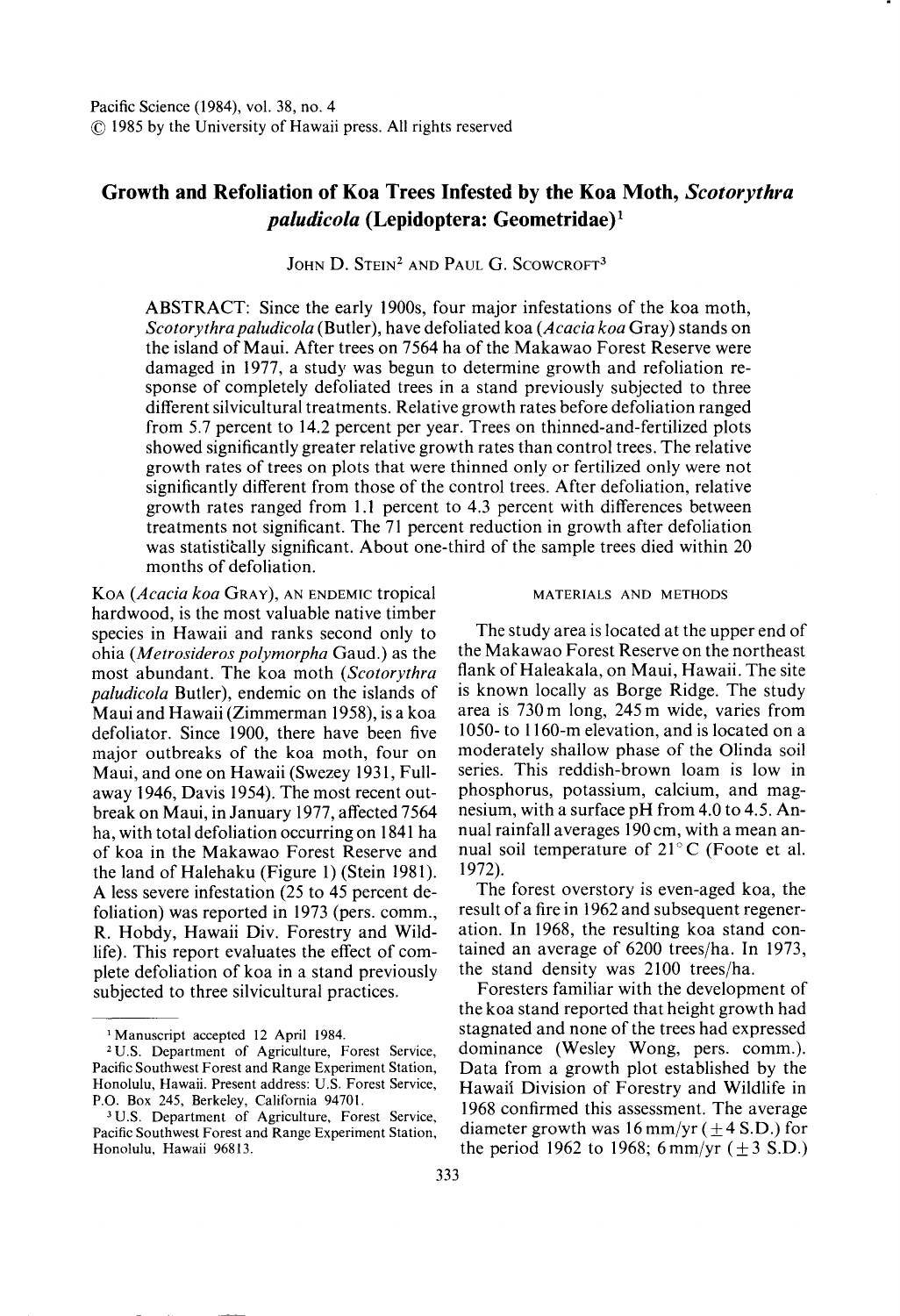

FIGURE I. An infestation of koa moth *(Scotorythra paludicola)* occurred in 1977 on the northeast flank of Haleakala (asterisk indicates study site).

for the period 1968 to 1973; and only  $3 \text{ mm/yr}$  $(\pm 3$  S.D.) for the period 1973 to 1978, the years during which this study was conducted. The simultaneous decrease in growth rate and stand density strongly indicate stagnation.

In 1974, the stagnated young koa stand was subjected to three silvicultural treatments: (1) thinning to a maximum density of 490 trees/ha; (2) fertilizing with  $Mg$  at the rate of 140 kgjha plus 460 kgjha of N-P-K (10-30- 10); and (3) a combination of  $(1)$  and  $(2)$ . The koa stand was divided into four blocks for treatment replication, with treatments randomly assigned to the four sections of each block. Within each section, three 0.04-ha sample plots were randomly established. Diameter at 1.4 m was recorded in 1975 for all live koa in each plot. After the trees were completely defoliated in 1977 and again in 1978, we measured stem diameter and visually estimated percent refoliation of the crown and the percent of the trunk involved with epicormic sprouting for six randomly selected trees from each sample plot after each defoliation.

The basal area growth model for each tree was based upon the ratio between two periods of time calculated by using

$$
A_{t_2} = A_{t_1} (1 + R)^{t_2 - t_1}
$$

where  $A_{t_1}$  is the basal area at time  $t_1$ ,  $A_{t_2}$  is the basal area at time  $t_2$  and *R* is relative growth rate for each tree. Solving for  $R$  gives

$$
R = (A_{t_2}/A_{t_1})^{1/(t_2 - t_1)} - 1.
$$

Relative growth rate is independent of initial tree size.

Mean relative growth rate  $(R_{ijk})$  was determined for the replicates in each treatment by the formula

$$
\bar{R}_{ijk} = \left(\sum_{k=1}^{n_{ij}} R_{ijk}\right) / n_{ij}
$$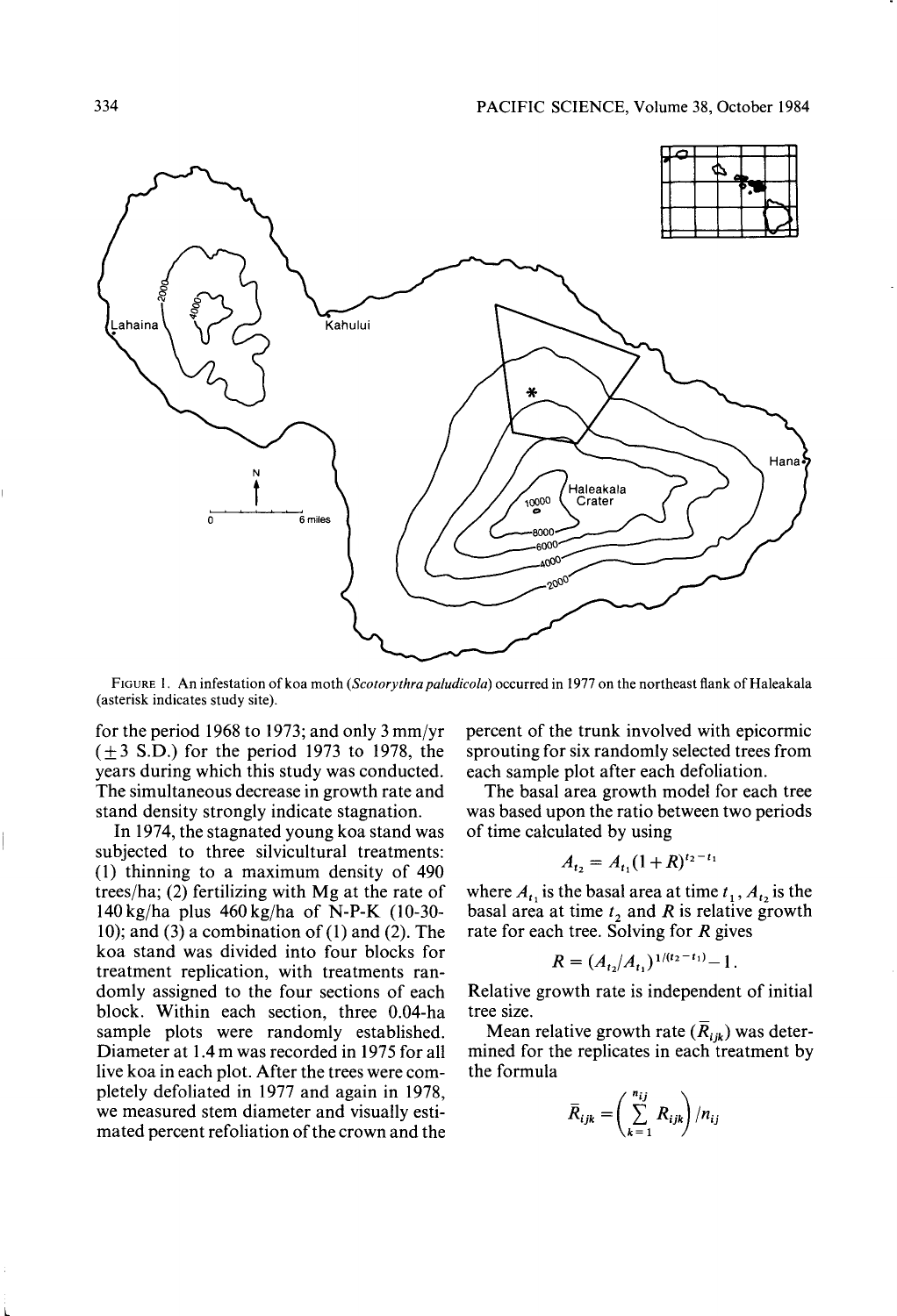| ш<br>ш |  |
|--------|--|
|--------|--|

SOURCE AND DEGREE OF VARIATION UPON THE BASAL AREA RESPONSE OF KOA, 1975-1977 (BEFORE DEFOLIATION)

| SOURCE OF<br><b>VARIATION</b> | <b>MEAN</b><br><b>SQUARE</b><br>DF<br>F |       |        |
|-------------------------------|-----------------------------------------|-------|--------|
| Subgroups                     |                                         |       |        |
| Treatments                    | ٦                                       | 203.5 | $5.8*$ |
| <b>Blocks</b>                 | ٩                                       | 261.7 | $7.4*$ |
| Interaction                   | Q                                       | 43.4  | 1.2    |
| Error                         | 272                                     | 35.2  |        |
|                               |                                         |       |        |

\* Significant with  $p < 0.01$ .

where  $R_{ijk}$  is the relative growth rate for the *kth* tree in the *jth* replication of the *ith* treatment, and  $n_{ij}$  is the number of trees in each replicate. The mean relative growth rate  $(\overline{R}_i)$ for each treatment was determined by the formula

$$
\overline{R}_i = \sum_{j=1}^4 \overline{R}_{ij}/4.
$$

Because we thought that the variance of *Ri*  might depend upon the initial size of the tree, the following transformation was used to equalize the variance

$$
ln(1 + R) = (ln A_{t_2} - ln A_{t_1})/(t_2 - t_1).
$$

(This equation is the same mean relative growth rate "R" as defined by Kvet et al. 1971). Our analysis indicated, however, that the transformed and untransformed growth ratios were nearly identical and the estimate of skewness and Kurtoises verified that both data fit the normal distribution equally well. Mean relative growth rates  $(R_i)$ , therefore, were computed with untransformed rather than transformed data.

Relative growth rate data were subjected to analysis of variance for randomized complete block design. Dunnett's procedure was used to examine differences between treatment means and the control for the predefoliation period (Halperin and Ware 1974). Because missing plots made Dunnett's  $t$  test inapplicable, a two-sample  $t$  test with the Bonferroni  $'t'$  statistic (Bailey 1977) was used to examine differences between treatment means during the postdefoliation period.

TABLE 2

MEAN RELATIVE GROWTH RATE OF KOA TREES FOR EACH BLOCK DURING PRE- AND POSTDEFOLIATION PERIODS, BY TREATMENT

| <b>TREATMENTS</b>  | <b>BLOCK</b>            | MEAN RELATIVE GROWTH<br>RATE (% per year)* |              |           |
|--------------------|-------------------------|--------------------------------------------|--------------|-----------|
|                    |                         |                                            | 1975-1977    | 1977-1978 |
| Control            | 1                       |                                            | 6.0          | 2.1       |
|                    |                         |                                            | $8.5$<br>6.6 | $-†$      |
|                    | $\frac{2}{3}$           |                                            |              | 1.7       |
|                    |                         |                                            | 5.7          | 2.9       |
|                    |                         | $\overline{x}$                             | 6.7          | 2.2       |
| Fertilize          | 1                       |                                            | 6.3          | 1.1       |
|                    |                         |                                            | 9.3          | ᅳ†        |
|                    | $\frac{2}{3}$           |                                            | 7.4          | 2.9       |
|                    | $\overline{4}$          |                                            | 8.0          | 3.9       |
|                    |                         | $\bar{x}$                                  | 7.8          | 2.6       |
| Thin               | 1                       |                                            | 8.1          | 4.3       |
|                    |                         |                                            | 14.2         | 1.1       |
|                    | $\frac{2}{3}$           |                                            | 9.3          | 3.2       |
|                    | $\overline{4}$          |                                            | 8.0          | 3.9       |
|                    |                         | $\bar{x}$                                  | 9.9          | 3.2       |
| Thin and fertilize | 1                       |                                            | 5.6          | 2.0       |
|                    |                         |                                            | 12.4         | 1.2       |
|                    | $\frac{2}{3}$           |                                            |              |           |
|                    |                         |                                            | 12.1         | 1.6       |
|                    | $\overline{\mathbf{4}}$ |                                            | 10.7         | 2.9       |
|                    |                         | $\overline{x}$                             | 10.2         | 1.9       |

 $*$  Results of  $t$  tests for all paired comparisons between 1975-1977 and 1977-1978 differed significantly *(p* < 0.05). 'Not measured.

#### RESULTS AND DISCUSSION

### *Growlh Response*

Koa trees increased in basal area from an average of  $258.9 \text{ cm}^2/\text{tree}$  ( $\pm 1.90 \text{ S.E.}$ ) in 1975 to 297.3 cm<sup>2</sup>/tree ( $\pm$ 1.4 S.E.) in 1977. The relative growth rate for individual plots during the period 1975-1977 ranged from 5.7 percent to 14.2 percent per year with an overall average of 8.7 percent per year.

Silvicultural treatment significantly influenced relative stem growth between 1975 and 1977 (Table I). Pair-wise comparisons showed a greater basal area on thinned-and-fertilized plots ( $p < 0.051$ ) than on untreated plots. Thinning only and fertilizing only did not significantly increase growth.

The relative growth rate ranged from 1.1 to 4.3 percent per year for the 1977-1978 postdefoliation period (Table 2) with an average of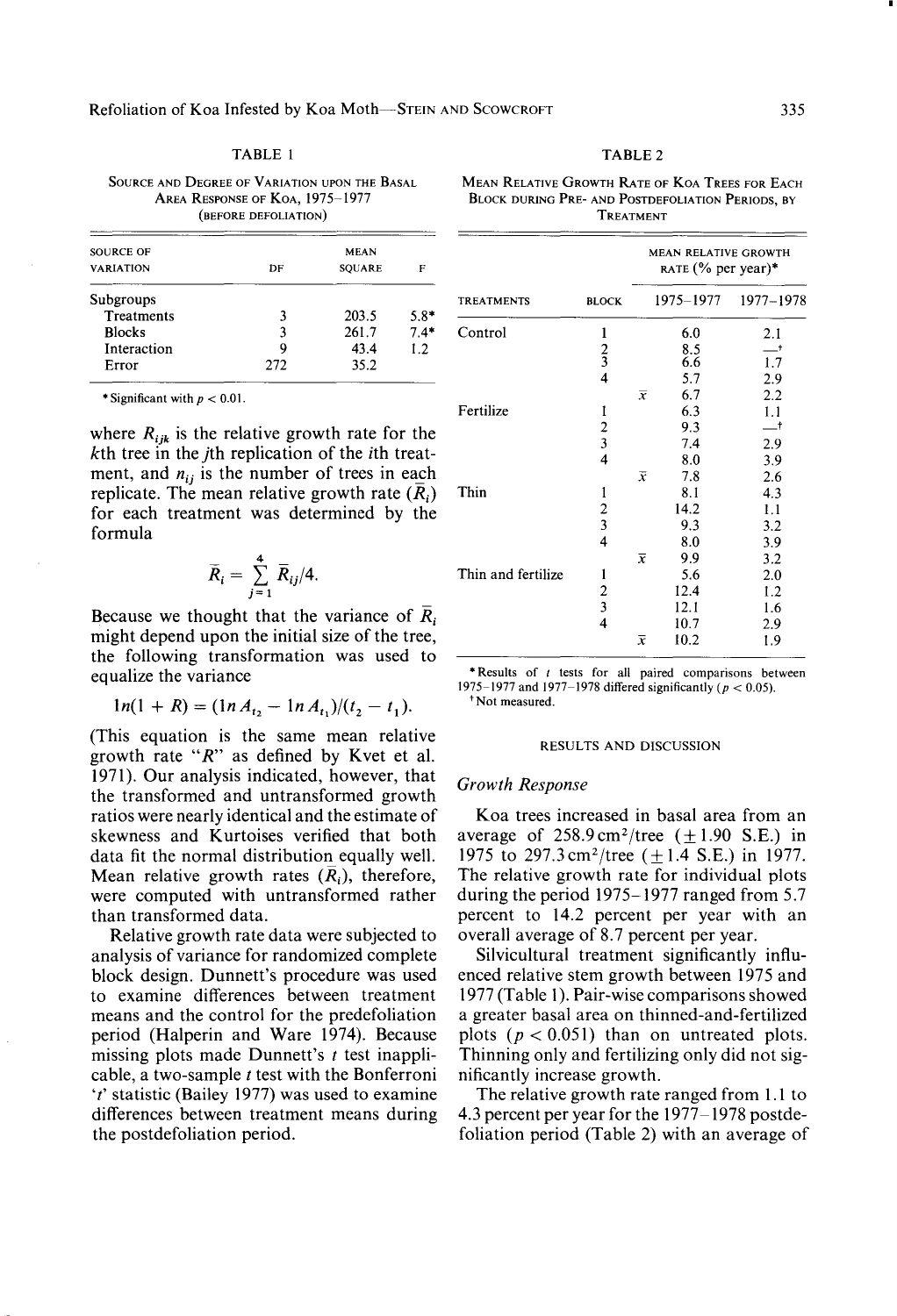

FIGURE 2. Koa trees on Borge Ridge study area: (A) Typical defoliation with bark chewed on small branches; (B) 12 months after complete defoliation (about 25 percent of the stand canopy had refoliated).

2.5 percent per year. There were no significant differences between treatments and the control plots. Relative growth rates after defoliation were significantly smaller than before defoliation, however. When all sample trees were considered, the mean basal area growth rate decreased 71 percent after complete defoliation.

# *Refoliation Patterns*

**In** late 1977, refoliation in the outbreak area was slow with bark damage still evident on small branches (Figure  $2A$ ). Three months elapsed before leaf buds began to expand and, at the end of 6 months we estimated that less than I percent of the stand canopy had refoliated. Most of this new foliage was true compound leaves rather than phyllodes that had predominated before defoliation. Regression to juvenile foliage appears to be a common response of koa to injury (Degener 1930). After 12 months, 25 percent of the original stand canopy had refoliated and many dead branches were exposed (Figure 2B). Also, after 12 months, most of the juvenile foliage had been replaced by phyllodes.

Extensive epicormic branching and basal sprouting within 2 m of the ground were ob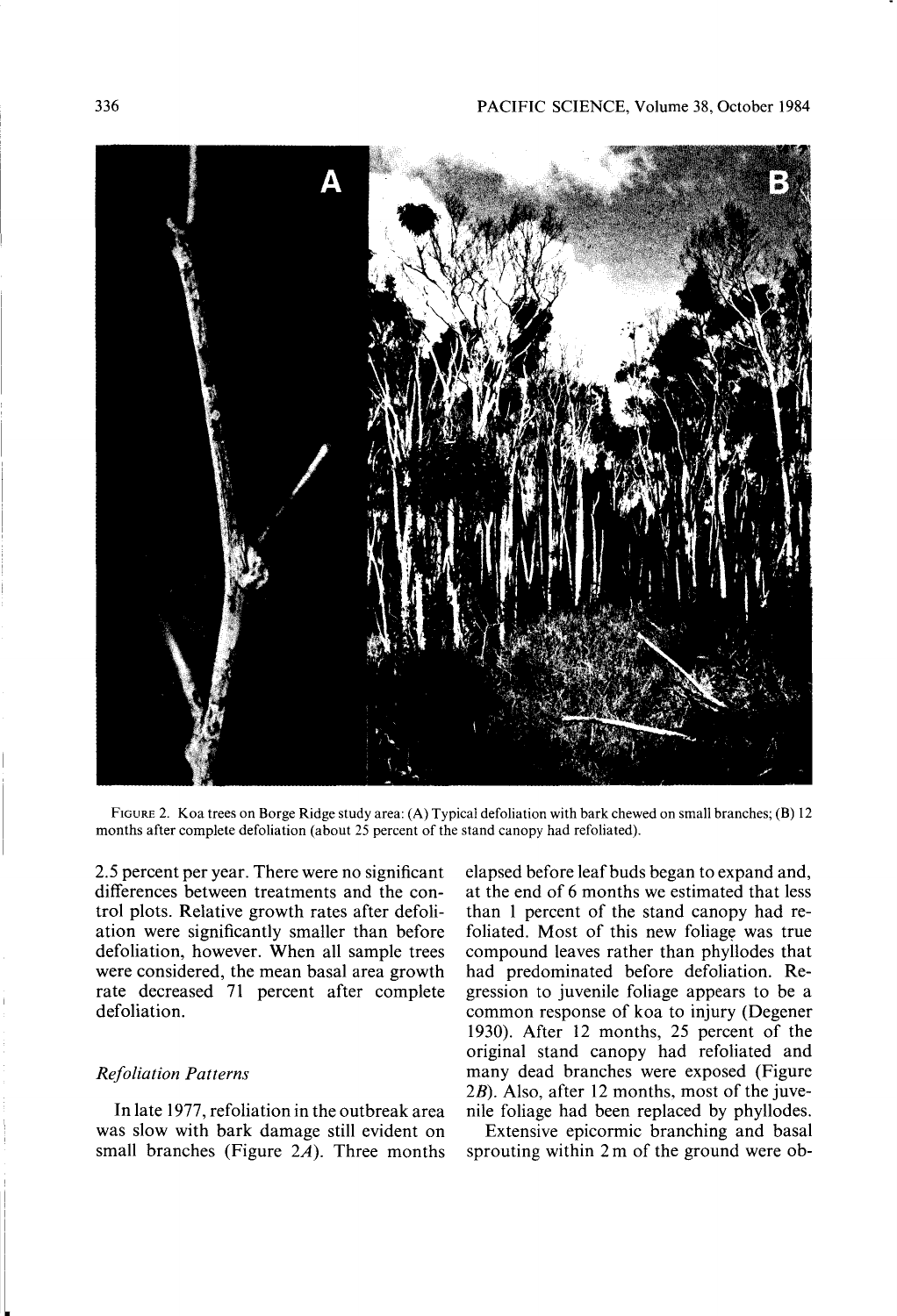served. Four patterns of foliage developed based on the proportion of trunk and crown involved in foliage production: Type  $I < 25$ percent involvement of crown and trunk; Type  $II - < 25$  percent involvement on the trunk and  $> 50$  percent of the crown; Type  $III \rightarrow 50$  percent involvement of the trunk and < 25 percent involvement of the crown; and Type  $IV \rightarrow 25$  percent involvement of both trunk and crown. Among all sample trees, 38 percent were Type I and 15 percent were Type III. We believe these patterns were indicative of a weak recovery. Thirty-four percent were Type II and only 13 percent were Type IV.

We assumed that trees growing in thinned and fertilized plots experienced the least environmental stress, an assumption partly supported by better growth of these trees before defoliation. Consequently, we expected most of these trees to be Type II with substantial crown refoliation. Support for this idea was provided by an analysis of thinned-andfertilized plots showing that crown involvement in foliage production was positively correlated ( $y = 0.354X + 8.701$ ,  $r = 0.521$ ), and trunk involvement was negatively correlated  $(y = -0.487X + 38.538, r = -0.623)$ , with basal area increment. Rapidly growing trees, therefore, met our expectations because their crowns produced more foliage than their trunks. Overall mortality was about 35 percent 20 months after defoliation.

Most populations of most forest insects in the tropics are considered relatively stable because of the diversity of tree species, and lack of distinct seasons. Gray (1972), however, cited several examples of insect outbreaks in natural tropical forests where a single tree species predominated. Rausher (1981) noted that plants growing in dense stands of native vegetation are often less susceptible to defoliation than isolated plants or plants growing in monocultures. The same general conditions prevail in the endemic koa stands of Hawaii. Koa can form pure stands after natural- or human-caused disturbances as was true in this study. Even in mixed stands, emergent koa can form a pure overstory. Because of the large number of phytophagous insect species recorded from koa (Stein 1983), it is not surprising that pure stands of koa are prone to insect outbreaks.

In temperate climates, defoliation has been known to reduce hardwood tree growth; however, most deciduous hardwoods can survive repeated and severe defoliations (Rose 1958). This does not appear to be true with tropical hardwoods. Plantations of *Gmelina arborea* in India were killed after 2 successive years of defoliation by *Ca/apep/a /eayana* Latreille (Lamb 1968). Another study reported 40 percent mortality of *Eucalyptus regnans* and significantly reduced diameter growth after a single complete defoliation by the phasmatid, *Didymuria violenscens* (Neuman, Harris, and Wood 1977).

Complete defoliation stops the transpiration stream, thereby preventing transport of nutrients to growth centers (Kramer and Kozlowski 1979). Furthermore, the loss of foliage removes an important source of growth regulating hormones that may direct transport of substrates. Defoliation can also stimulate increased root mortality (Kozlowski 1969), thereby restricting water and nutrient uptake.

The silvicultural treatments were originally applied because none of the trees in this dense stand had expressed dominance and height growth had decreased to one-fifth of what it was during the initial 6 years of stand development. Smith (1962) pointed out that these conditions "are most common on poor sites and in species that can regenerate prolifically there." Stress, the result of low fertility and competition for water, nutrients, and light, was presumably high. Stressed trees generally have reduced amounts of stored carbohydrate and elevated concentrations of sugars and amino-nitrogen. Stress also affects levels of phagostimulants and repellents (Hanover 1975). Furthermore, the effects of defoliation depend on the extent to which various processes are disturbed and on the physiological well-being of the plant at the time of attack (Kozlowski 1969). Stress in the koa stand, therefore, may have predisposed the trees to attack (Mattson and Addy 1975), affected factors that influence fecundity and, thereby, increased the level of koa moth abundance and inhibited recovery after defoliation.

The magnitude of crown and whole tree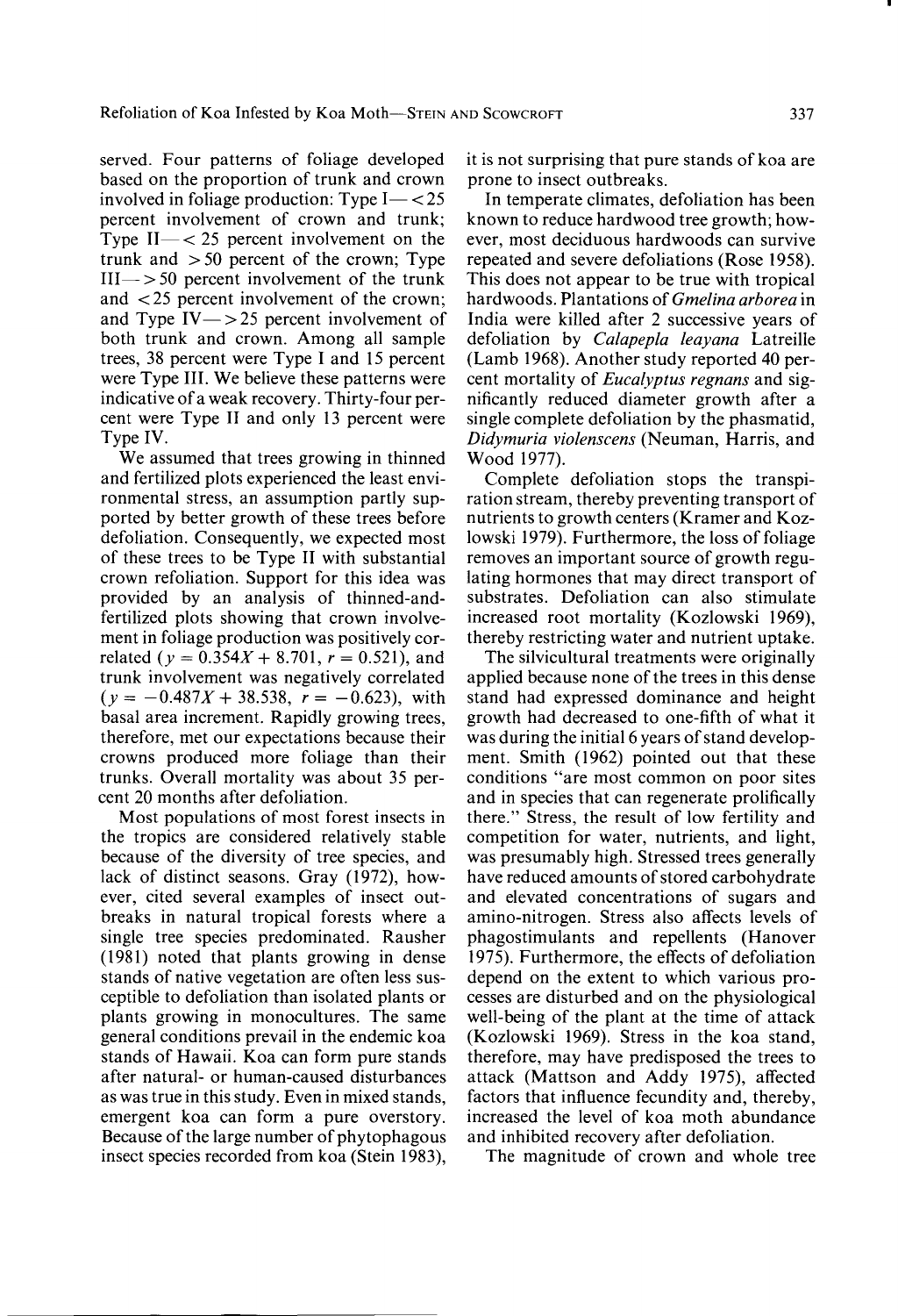mortality, pattern of refoliation, and growth loss in koa differed from temperate forest trees existing on good sites. After a single complete defoliation of *Populus* and *Quercus* species, growth reduction ranged from 7 to 40 percent in healthy stands and up to 80 percent in mature stands under stressful conditions. The loss of radial growth of koa the year after complete defoliation (71 percent) lies at the upper end of this range (Baker 1941, Rose 1958, Hildahl and Reeks 1960, Arru 1964). Koa mortality (at least 33 percent) was greater than the mortality associated with temperate hardwoods but similar to that of the evergreen hardwood *Eucalyptus regnans* (L.) in Australia (Ghent 1958, Duncan and Hodson 1958, Neuman, Harris, and Wood 1977).

## **ACKNOWLEDGMENTS**

We thank the Hawaii Division of Forestry and Wildlife for its help in clearing trails into the koa forest and for cooperation in collecting data. We also thank Charles S. Hodges, James A. Baldwin, George T. Ferrell, and Roger G. Skolmen for their critical reviews of the manuscript.

# LITERATURE CITED

- ARRU, G. M. 1964. Studies on the morphology and biology of *Pygaera anastomosis*  (L.). Bull. Zool. Agrar. Bachicoltura 2: 206-272.
- BAILEY, B. J. R. 1977. Tables of the Bonferroni *"t"* statistic. J. Am. Stat. Assoc. 72 : 469-478.
- BAKER, W. L. 1941. Effect of gypsy moth defoliation on certain trees. J. For. 39: 1017-1022.
- DAVIS, C. J. 1954. Some recent lepidopterous outbreaks on the island of Hawaii. Proc. Hawaiian Entomol. Soc. 15: 401-403.
- DEGENER, 0.1930. Plants of Hawaii National Park: Illustrative of plants and customs of the south seas. Braum-Brumfield, Inc., Ann Arbor, Michigan. 314 pp.
- DUNCAN, D. P., and A. C. HODSON. 1958. Influence of the forest tent caterpillar upon

PACIFIC SCIENCE, Volume 38, October 1984

the aspen forests of Minnesota. For. Sci. 4: 72-93.

- FOOTE, D. E., E. L. HILL, S. NAKAMURA, and F. STEPHENS. 1972. Soil survey of the islands of Kauai, Oahu, Maui, Molokai, and Lanai, State of Hawaii. U.S. Dep. Agric. Soil Conserv. Serv. 130 pp.
- FULLAWAY, D. T. 1946. *Scotorythrapaludicola*  (notes and exhibition). Proc. Hawaiian Entomol. Soc. 13:2.
- GHENT, A. W. 1958. Mortality of overstory trembling aspen in the Lake Nipigon forest area of Ontario in relation to recent outbreaks of the forest tent caterpillar and the spruce budworm. Ecology 39: 222-232.
- GRAY, B. 1972. Economic tropical forest entomology. Ann. Rev. Entomol. 17: 313-354.
- HALPERIN, M., and J. WARE. 1974. Early decision in a censored Wilcoxon two-sample test for accumulating survival data. J. Am. Stat. Assoc. 69: 414-422.
- HANOVER, J. W. 1975. Physiology of tree resistance to insects. Ann. Rev. Entomol. 20: 75-96.
- HILDAHL, V., and W. A. REEKS. 1960. Outbreaks of the forest tent caterpillar, *Malacosoma disstria* Hbn., and their effects on stands of trembling aspen in Manitoba and Saskatchewan. Can. Entomol. 90: 199-209.
- KOZLOWSKI, T. T. 1969. Tree physiology and tree pests. J. For. 67:118-222.
- --. 1973. Shedding of plant parts. Academic Press, New York. 560 pp.
- KRAMER, P. J., and T. T. KOZLOWSKI. 1979. Physiology of woody plants. Academic Press, New York. 811 pp.
- KVET, J., J. P. ONDOK, J. NECAS, and P. G. JARVIS. 1971. Methods of growth analysis. Pages 343-391 *in* Z. Sestak, J. Catsky, and P. G. Jarvis, eds. Plant photosynthetic production: Manual of methods. Junk, The Hague. 818 pp.
- LAMB, A. F. A. 1968. Fast growing timber trees of the lowland tropics. No.1, *Gmelina arborea.* Common. For. Inst., Dep. For., Oxford Univ. 31 pp.
- MATTSON, W. J., and N. D. ADDY. 1975. Phytophagous insects as regulators of forest primary production. Science 190: 515-522.
- NEUMAN, F. G., J. A. HARRIS, and C. H.